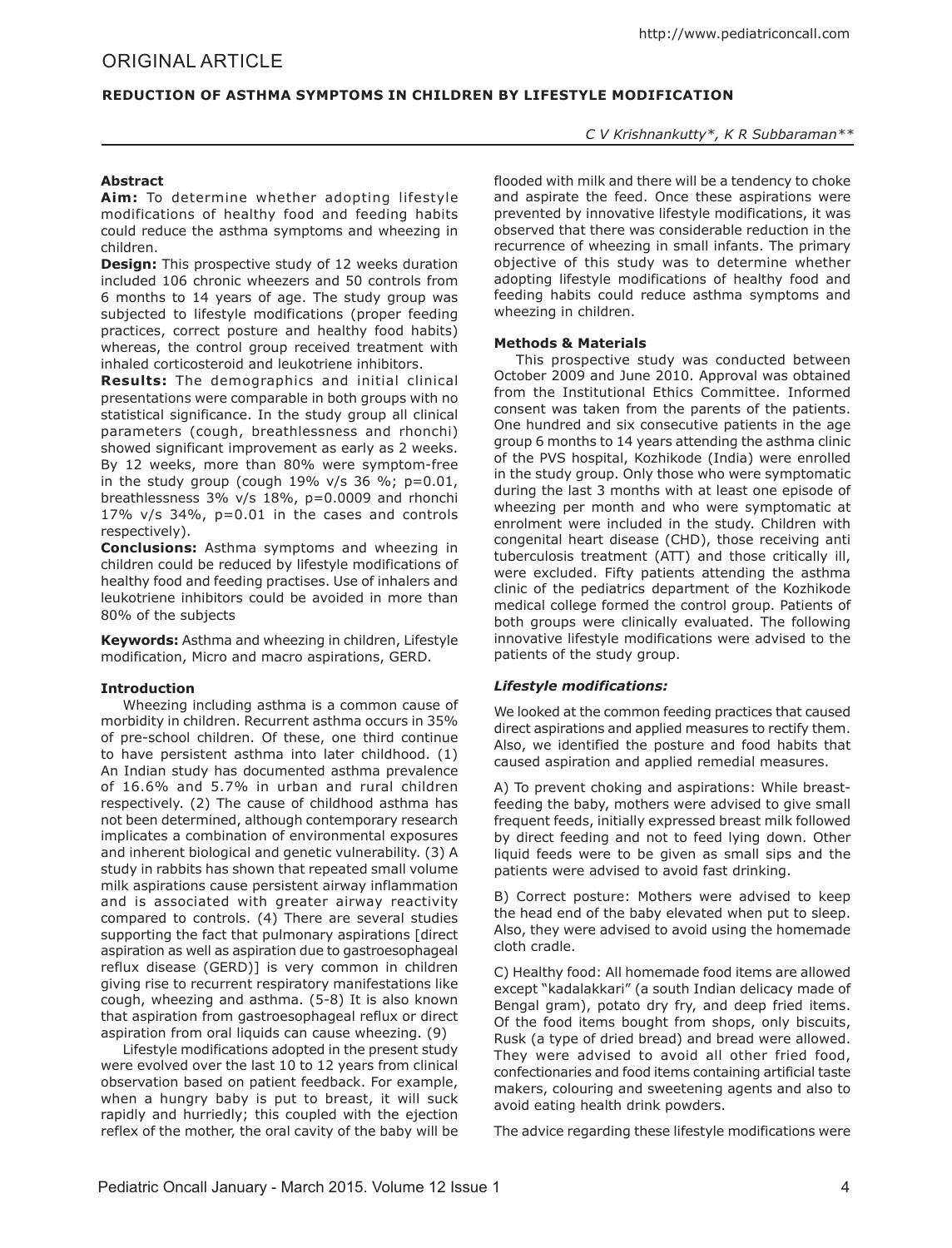given to the patient's care-takers (and to the patients too, if they were educable) in one to one sessions. Educational pamphlets on healthy food habits were also given to the care-takers. On subsequent visits, the compliance was verified and confirmed in one to one sessions.

The control group was prescribed inhaled corticosteroids and or leukotriene receptor antagonist as per the guidelines. (10) Both the groups were followed up at 2 weeks, 4 weeks, 8 weeks and 12 weeks and the clinical parameters of cough, breathlessness and rhonchi were recorded at each visits.

# **Statstical Methods**

Data of demographic and clinical features of both cases and controls were compared using t test and chi square test. All tests were two tailed, and p <0.05 was considered significant. These statistical analyses were carried out using Graph Pad Prism 4 version 4.03 statistical software (Graph Pad Software, USA).

## **Results**

Baseline demographic parameters in both groups are depicted in Table 1. History of allergy and family history of asthma with inhaler usage was more in the cases as compared to the controls.

| <b>Characteristics</b>                        | Study group (n-106) | Controls (n-50) | P value |
|-----------------------------------------------|---------------------|-----------------|---------|
| Age (years $\pm$ SD)                          | $5.5 \pm 3.6$       | $5.2 \pm 3.1$   | 0.55    |
| Gender (male: female)                         | 69:37               | 33:17           | 0.91    |
| Weight ( $kg \pm SD$ )                        | $17.5 \pm 9$        | $17.9 \pm 7.5$  | 0.81    |
| History of allergy, n (%)                     | 27(25)              | 5(10)           | 0.02    |
| Passive smoking, n (%)                        | 16(15)              | 11(22)          | 0.28    |
| Past history of tuberculosis treatment, n (%) | 32 (30)             | 15 (30)         | 0.98    |
| Asthma in family, n (%)                       | 50 (47)             | 33 (66)         | 0.02    |
| Inhaler use, $n$ (%)                          | 43 (41)             | 5(10)           | 0.0001  |
| Symptom duration, (years $\pm$ SD)            | $2.8 \pm 2.4$       | $2.9 \pm 2.3$   | 0.79    |
| Cough, $n$ (%)                                | 106 (100)           | 49 (98)         | 0.14    |
| Breathlessness, n (%)                         | 82 (77)             | 40 (80)         | 0.17    |
| Rhonchi, n (%)                                | 106 (100)           | 48 (96)         | 0.03    |

## **Table 1: Demographics and clinical features at enrolment**

After intervention, by 2 weeks, breathlessness, cough and rhonchi were present in less than 40% of patients in the cases group and by 12 weeks less than 20% remained symptomatic. (Table 2)

**Table 2: Comparison of persistent clinical features at 2, 4, 8 and 12 weeks**

| <b>Clinical</b><br>features | 2 weeks              |                 | 4 weeks              |                        | 8 weeks              |                        | 12 weeks             |                        |         |
|-----------------------------|----------------------|-----------------|----------------------|------------------------|----------------------|------------------------|----------------------|------------------------|---------|
|                             | <b>Study</b><br>n(%) | Control<br>n(%) | <b>Study</b><br>n(%) | <b>Control</b><br>n(%) | <b>Study</b><br>n(%) | <b>Control</b><br>n(%) | <b>Study</b><br>n(%) | <b>Control</b><br>n(%) | p value |
| Cough                       | 40 (39)              | 49 (98)         | 37(36)               | 38 (76)                | 18 (18)              | 18 (36)                | 20(19)               | 18 (36)                | 0.019   |
| <b>Breathlessness</b>       | 3(3)                 | (34)<br>17      | 3(3)                 | 10(20)                 | 2(2)                 | 5(10)                  | 3(3)                 | 9(18)                  | 0.0009  |
| Rhonchi                     | 39 (38)              | 45 (90)         | 37(36)               | 32 (64)                | 16 (16)              | 16 (32)                | 18 (17)              | 17 (34)                | 0.01    |

## **Discussion**

In our study, we found that by lifestyle modifications aimed at avoiding unhealthy food and changing feeding habits, asthma symptoms and wheezing could be improved. As there is no gold standard for the diagnosis of asthma, clinical parameters were taken as the yard stick in this study. All the patients enrolled were getting recurrent wheezing for nearly 3 months before enrolment and were experiencing transient symptomatic relief with bronchodilators.

Also at the time of initial enrolment, all patients were symptomatic and experiencing symptomatic relief with bronchodilators (salbutamol). Therefore all subjects fulfilled the criteria for diagnosis of asthma.

The demographics and clinical presentation at first contact were comparable in both groups. Inhaler users were more in the study group (41%) compared to control (10%).This may be due to inadequate response, poor acceptability and stigma attached to the inhaler use. No PEF (Peak Expiratory Flow) monitoring or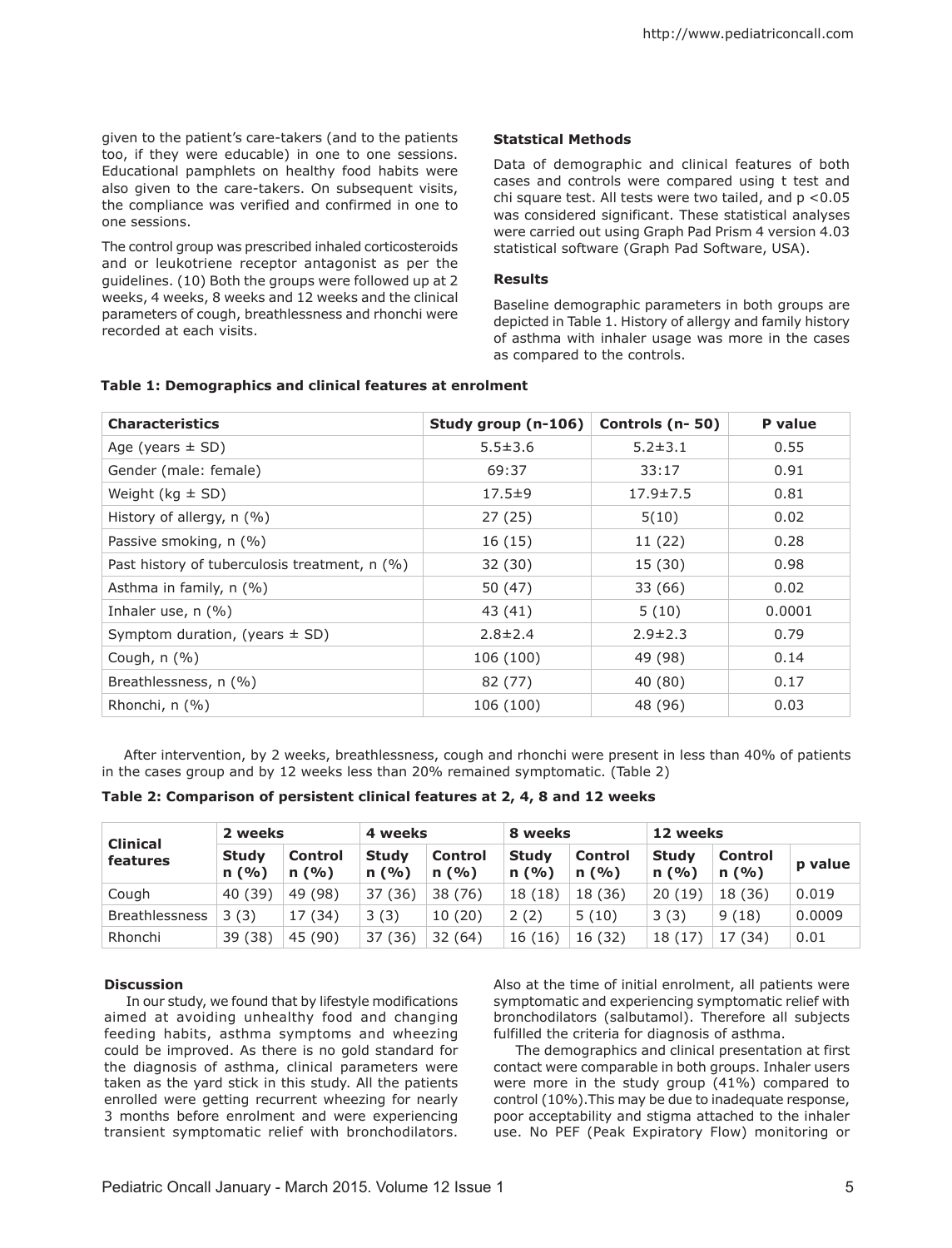spirometry was done because patients from the age of 6 months onwards were studied. Moreover, this study was an attempt to address recurrent wheezing (including asthma) in a broader perspective and its relation with micro and macro aspirations rather than childhood asthma alone.

One of the important features we identified in our clinical practice was the use of home-made cloth cradle in which the babies were put to sleep. Babies lying supine in these cradles will have an anteriorly curved position which produces abdominal compression leading to reflux. Thus avoiding the use of cradle and by keeping the babies with head end raised, the incidence of aspiration due to reflux was reduced in the cases group.

There are some studies to support the effect of diet in childhood asthma. A study in Mexican children has shown that Mediterranean diet has some protective role in asthma and allergic rhinitis. (11) The diet's main nutritional components include antioxidants and polyphenols that appear to offer protection. A Cochrane meta-analysis has revealed that adherence to 'Mediterranean diet' may provide some protection against wheeze and asthma in childhood. (12) But a recent study done in Spanish school children did not support the protective effect of 'Mediterranean diet' on the prevalence or severity of asthma. (13) A study on relationship of infant feeding to recurrent wheezing at 6 years has shown that recurrent wheeze at 6 years is less common among non atopic children who were breastfed as infants. (14) This study only addressed the temporal relationship of breast feeding and wheezing at 6 years whereas the present study looked at the feeding habits and methods for avoidance of choking and aspiration while feeding. In the present study, the list of food items advised to avoid were long, especially those bought from shops and avoiding those did lead to reduction in symptoms. A study by Wickens et al on frequent consumption of hamburgers showed a dose dependant association with asthma symptoms, and frequent takeaway food consumption also showed a similar association with bronchial hyper responsiveness. (15)

The present study was a pilot study and further large, multi-centric and preferably randomised control trials are required in this area. The follow up period (12 weeks) was short, but a reasonable inference could be drawn because all these patients were experiencing symptoms every 2 - 4weeks and were symptomatic in the previous 12 weeks before the intervention with lifestyle modifications. The statistically significant positive outcome in the study group showed that the said lifestyle modifications were effective in reducing asthma symptoms and wheezing in children and that too without the use of any medications.

## **Conclusion**

Asthma symptoms and wheezing in children could be reduced by adopting lifestyle modifications of healthy food and feeding practises; and use of inhalers and leukotriene inhibitors could be avoided in majority.

#### **Acknowledgement**

Authors would like to thank Dr Vinod Ravindran, Consultant Rheumatologist, National Hospital, Kozhikode for his assistance in preparing the manuscript.

### **Funding:** None

#### **Conflict of Interest :** None

### **References :**

- 1. Martinez FD, Wright AL, Taussig LM, Holberg CJ, Halonen M, Morgan WJ, et al. Asthma and wheezing in the first six years of life. N Engl J Med 1995; 332: 133-138.
- 2. Paramesh H. Asthma and the Environment. Indian J Pediatr. 2006;73:S51-55.
- 3. American Academy of Allergy, Asthma & Immunology. Pediatric Asthma: Promoting Best Practice. Milwaukee, WI, AAAAI, 2002. Available at www.aaaai.org (accessed on 18/09/2010)
- 4. Colombo JL, Halberg TK. Airway reactivity following repeated milk aspiration in rabbits. Ped Pulm 2000;29:113- 119
- 5. Lodha R, Puranik M, Natchu UC, Kabra SK. Recurrent pneumonia in children: Clinical profile and underlying cause. Acta Pediatr. 2002;91:1170-1173.
- 6. Kim GH. Extra esophageal manifestation of GERD. Korean J Gastroenterol. 2008; 52:69-79.
- 7. RavelliAM, Panorotto MB,Verdoni L, Conolati V, Bolognini S. Pulmonary aspiration shown by scintigraphy in GER-related respiratory disease. Chest 2006;130:1520-1526.
- 8. Borrelli O, Battaglia M, Galos F, Aloi M, De Angelis D, Moretti C, et al. Non acid GOR in children with suspected pulmonary aspiration. Dig Liver Dis 2010; 42: 1115- 1121.
- 9. Goldenhersh MJ, Ament M. Asthma and gastroesophageal reflux in infants and children. Immunol Allergy Clin North Am. 2001;21: 439-448.
- 10. National Asthma Education and Prevention Program: NAEPP guidelines for the diagnosis and management of asthma-update on selected topics, 2002. Washington, DC, NIH, 2002 (NIH publication no. 02-5075)
- 11. De Batlle J, Garcia-Aymerich J, Barrazza-Villarreal A, Anto, JM, Romieu I. Mediterranean diet is associated with reduced asthma and rhinitis in Mexican children. Allergy. 2008; 630: 1310-1316
- 12. Nagel G, Weinmayr G, Kleiner A, Garcia-Marcos L, Strachan DP, ISAAC Phase Two Study Group. Effect of diet on asthma and allergic sensitisation in the International Study on Allergies and Asthma in childhood (ISAAC) Phase Two. Thorax. 2010; 65: 516-522